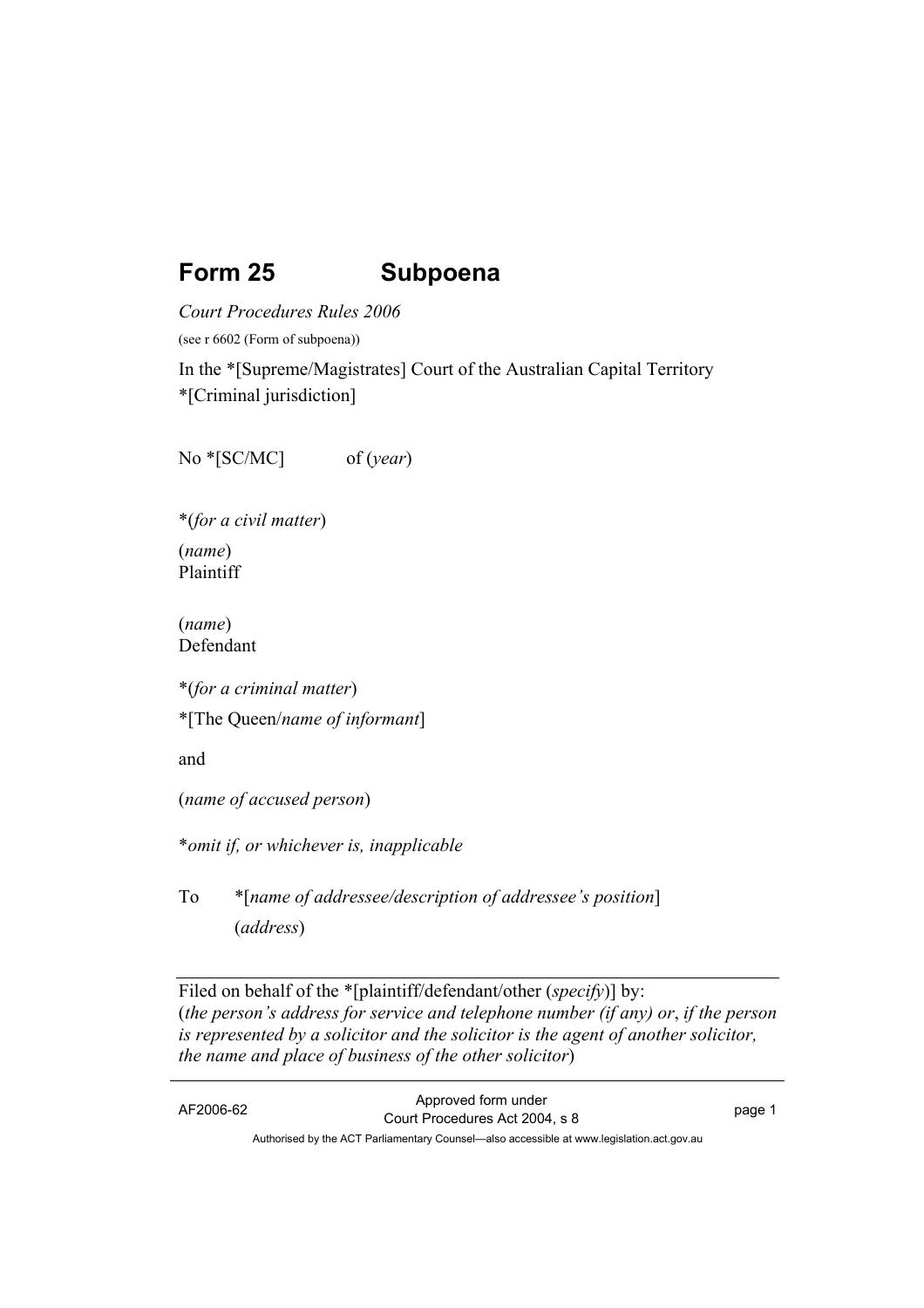#### **You are ordered:**

- \*to attend to give evidence—see section A; or
- $\Box$  \* to produce this subpoena or a copy of it and the documents or things stated in the schedule—see section B; or
- $\Box$  \* to attend to give evidence and to produce this subpoena or a copy of it and the documents or things stated in the schedule—see section C

*\**(*select 1 only of these 3 options*)

# **Failure to comply with this subpoena without lawful excuse is a contempt of court and you may be dealt with accordingly.**

The last date for service of this subpoena is: *(see note 1)* 

# **Please read notes 1 to 16 at the end of this subpoena.**

(*seal or stamp of the Court*)

Date:

Issued at the request of (*name of party*), whose address for service is: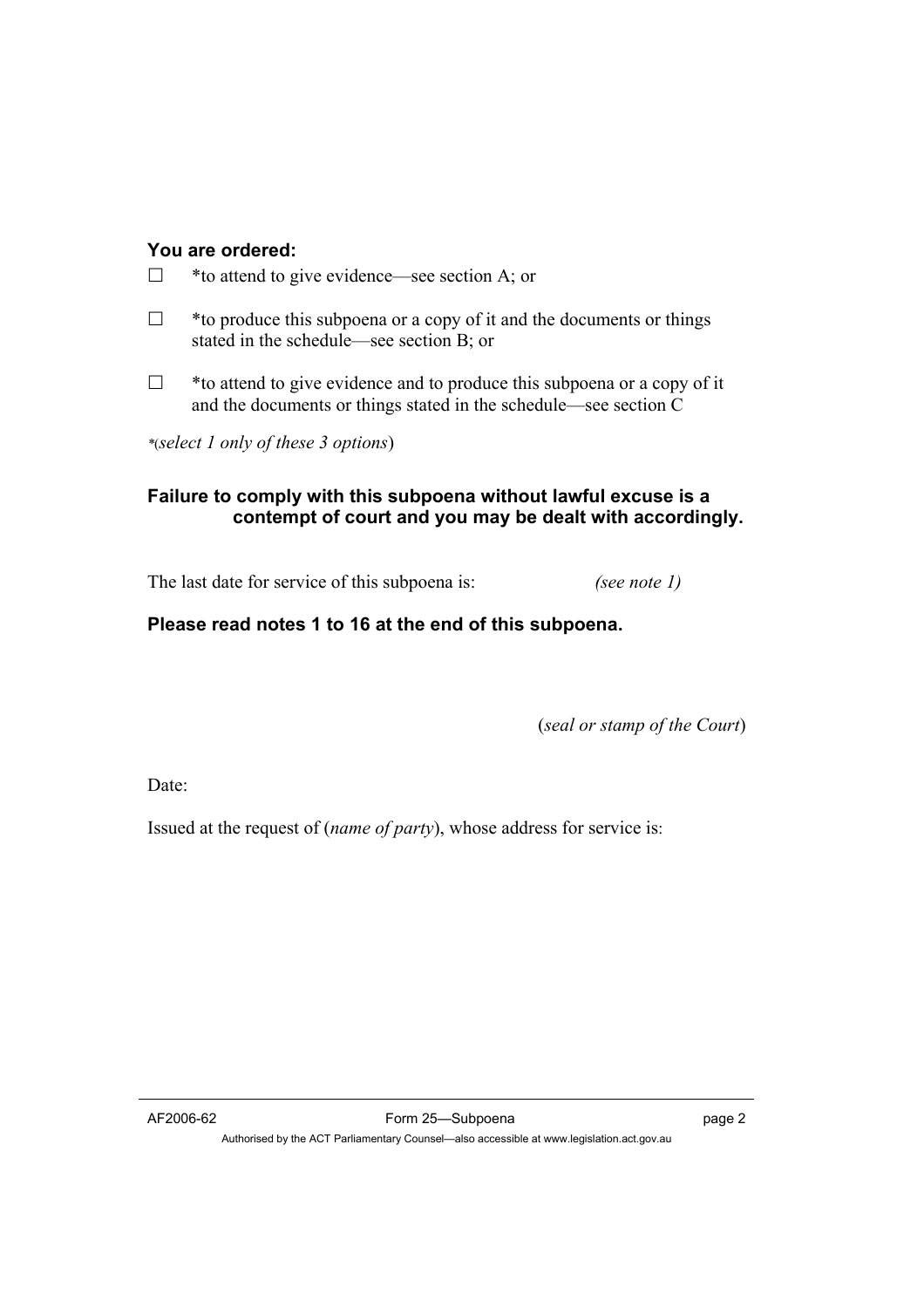### **A. Details of subpoena to attend to give evidence only**

Date, time and place where you must attend to give evidence—

Date:

Time:

Place:

You must continue to attend from day-to-day unless excused by the Court or the person authorised to take evidence in this proceeding, or until the hearing of the matter is completed.

## **B. Details of subpoena to produce only**

You must comply with this subpoena—

- (a) by attending to produce this subpoena or a copy of it and the documents or things stated in the schedule below at the date, time and place stated for attendance and production; or
- (b) by delivering or sending this subpoena or a copy of it and the documents or things stated in the schedule below to the Registrar (*or, for an arbitration under the Commercial Arbitration Act 1986*, *the \**[arbitrator/umpire]) at the address below so that they are received not less than 2 days before the date stated for attendance and production. (*see notes 5-11*)

Date, time and place at which you must attend to produce the subpoena or a copy of it and documents or things—

Date:

Time:

Place: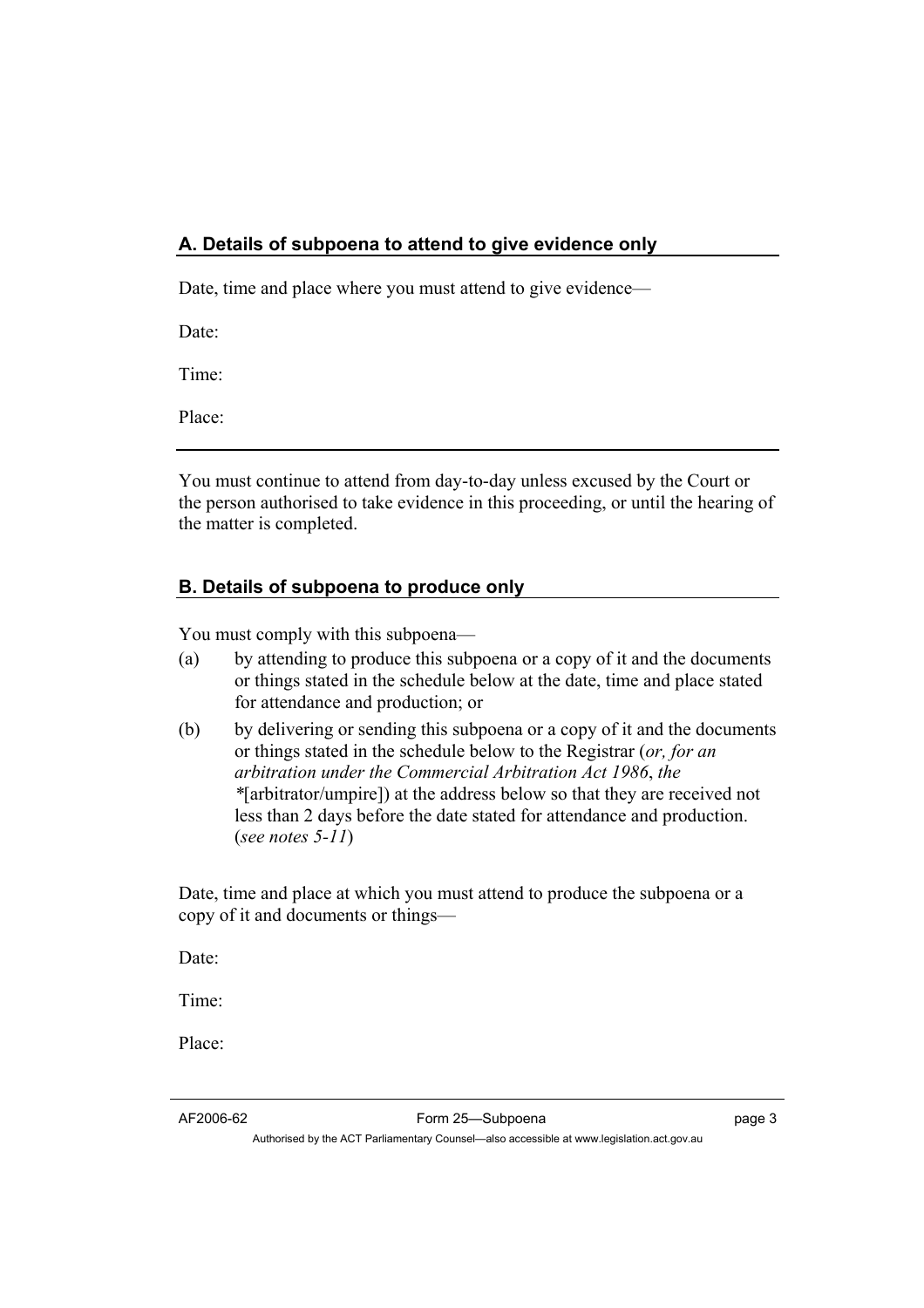Address where the subpoena (or copy) and documents or things may be delivered or posted—

#### **Schedule**

The documents and things you must produce are as follows: (*if insufficient space, attach list*)

*\*omit if, or whichever is, inapplicable*

### **C. Details of subpoena both to attend to give evidence and to produce**

To the extent that you are required by this subpoena to attend to give evidence, you must attend as follows:

Date<sup>-</sup>

Time:

Place:

You must continue to attend from day-to-day unless excused by the Court or the person authorised to take evidence in this proceeding, or until the hearing of the matter is completed.

To the extent that you are required by this subpoena to produce the subpoena or a copy of it and documents or things, you must comply with this subpoena—

(a) by attending to produce this subpoena or a copy of it and the documents or things stated in the schedule below at the date, time and place stated for attendance and production; or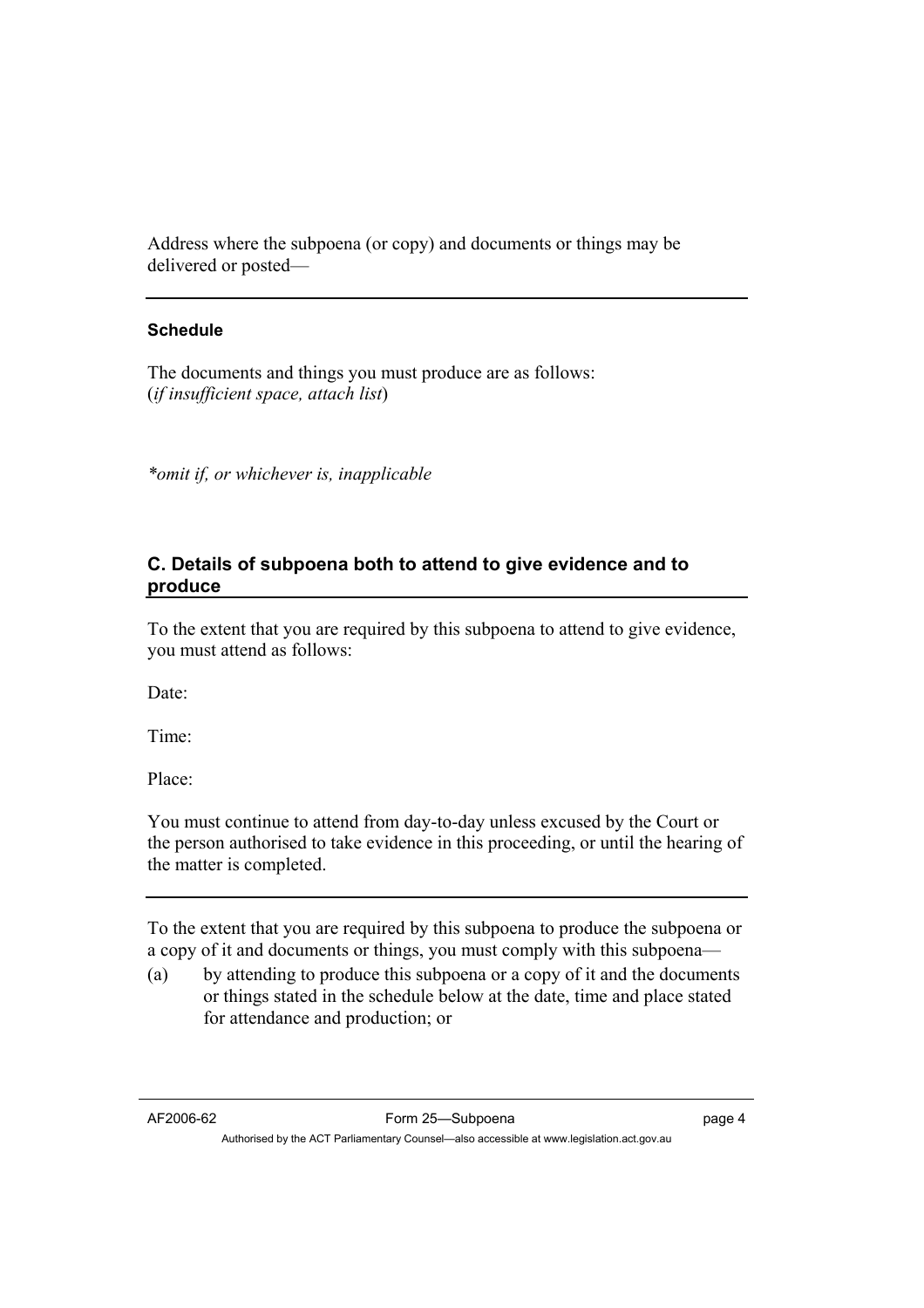(b) by delivering or sending this subpoena or a copy of it and the documents or things stated in the schedule below to the Registrar (*or, for an arbitration under the Commercial Arbitration Act 1986*, *the \**[arbitrator/umpire]) at the address below so that they are received not less than 2 days before the date stated for attendance and production. (*see notes 5-11*)

Date, time and place at which you must attend to produce the subpoena or a copy of it and the documents or things—

Date:

Time:

Place:

Address where the subpoena (or copy) and documents or things may be delivered or posted:

#### **Schedule**

The documents and things you must produce are as follows: (*if insufficient space attach list*)

*\*omit if, or whichever is, inapplicable*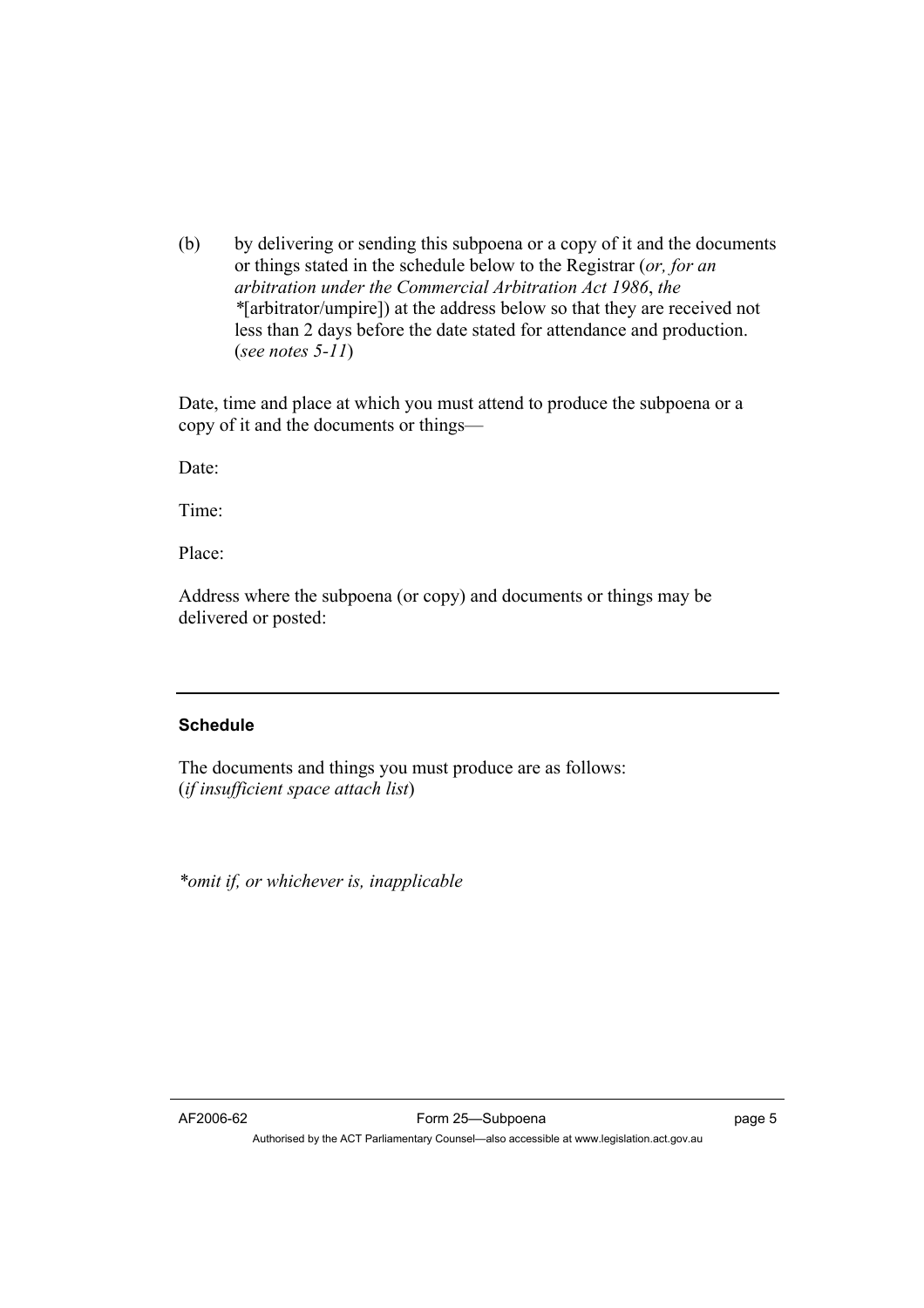# **Notes**

#### **Last day for service**

1 You need not comply with this subpoena unless it is served on you on or before the date stated in the subpoena as the last date for service of the subpoena.

#### **Informal service**

2 Even if this subpoena has not been served personally on you, you must, nevertheless, comply with its requirements, if you have, by the last date for service of the subpoena, actual knowledge of the subpoena and its requirements.

#### **Addressee a corporation**

3 If this subpoena is addressed to a corporation, the corporation must comply with the subpoena by its appropriate or proper officer.

#### **Conduct money**

4 You need not comply with this subpoena to the extent that it requires you to attend to give evidence unless conduct money sufficient to meet your reasonable expenses of attending as required by the subpoena is handed or tendered to you a reasonable time before the date when your attendance is required.

### **Production of subpoena or copy of it and documents or things by delivery or post**

5 To the extent that this subpoena requires you to produce this subpoena or a copy of it and a document or thing, instead of attending to produce the subpoena or a copy of it and the document or thing, you may comply with the subpoena by delivering or sending the subpoena or a copy of it and the document or thing to the Registrar (*or, for an arbitration under the Commercial Arbitration Act 1986*, *the arbitrator or umpire*) at the address stated for the purpose in the subpoena so that they are received not less than 2 days before the date stated in the subpoena for attendance and production.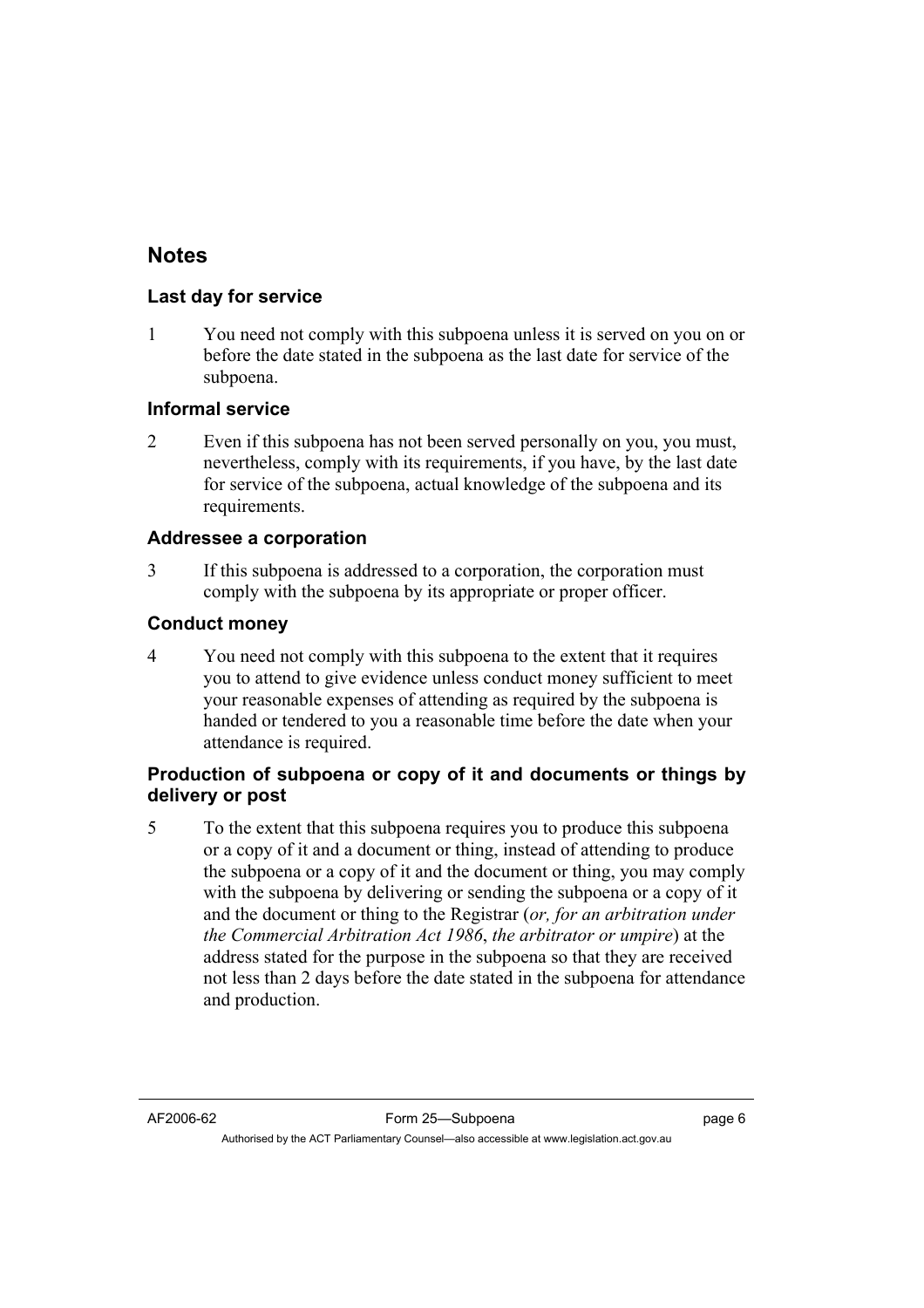- 6 If you object to a document or thing produced in response to this subpoena being inspected by a party to the proceeding or anyone else, you must tell the Court about your objection and the grounds of your objection either orally on the return date for this subpoena or in writing before or after the return date.
- 7 Unless the Court otherwise orders, if you do not object to a document or thing produced by you in response to this subpoena being inspected by any party to the proceeding, the Registrar may allow the parties to the proceeding to inspect the document or thing.

#### **Production of a number of documents or things**

8 If you produce more than 1 document or thing, you must, if asked by the Registrar (*or, for an arbitration under the Commercial Arbitration Act 1986*, *the arbitrator or umpire*), produce a list of the documents or things produced.

### **Production of copy instead of original**

9 You may, with the issuing party's agreement, produce a copy, instead of the original, of any document that this subpoena requires you to produce.

*(the issuing party, or that party's solicitor, should tick the following box if photocopies are acceptable)*

 $\Box$  photocopies of documents are acceptable

#### **Return or destruction of documents or copies**

10 You may tell the Registrar in writing that any document or copy of a document produced need not be returned and may be destroyed.

 *(the addressee should tick the appropriate box if applicable)* 

- $\Box$  all original documents need not be returned and may be destroyed
- $\Box$  some original documents need not be returned and may be destroyed (*please attach a list of the documents that may be destroyed*)
- $\Box$  all photocopies need not be returned and may be destroyed
- some photocopies need not be returned and may be destroyed (*please attach a list of the documents that may be destroyed*)